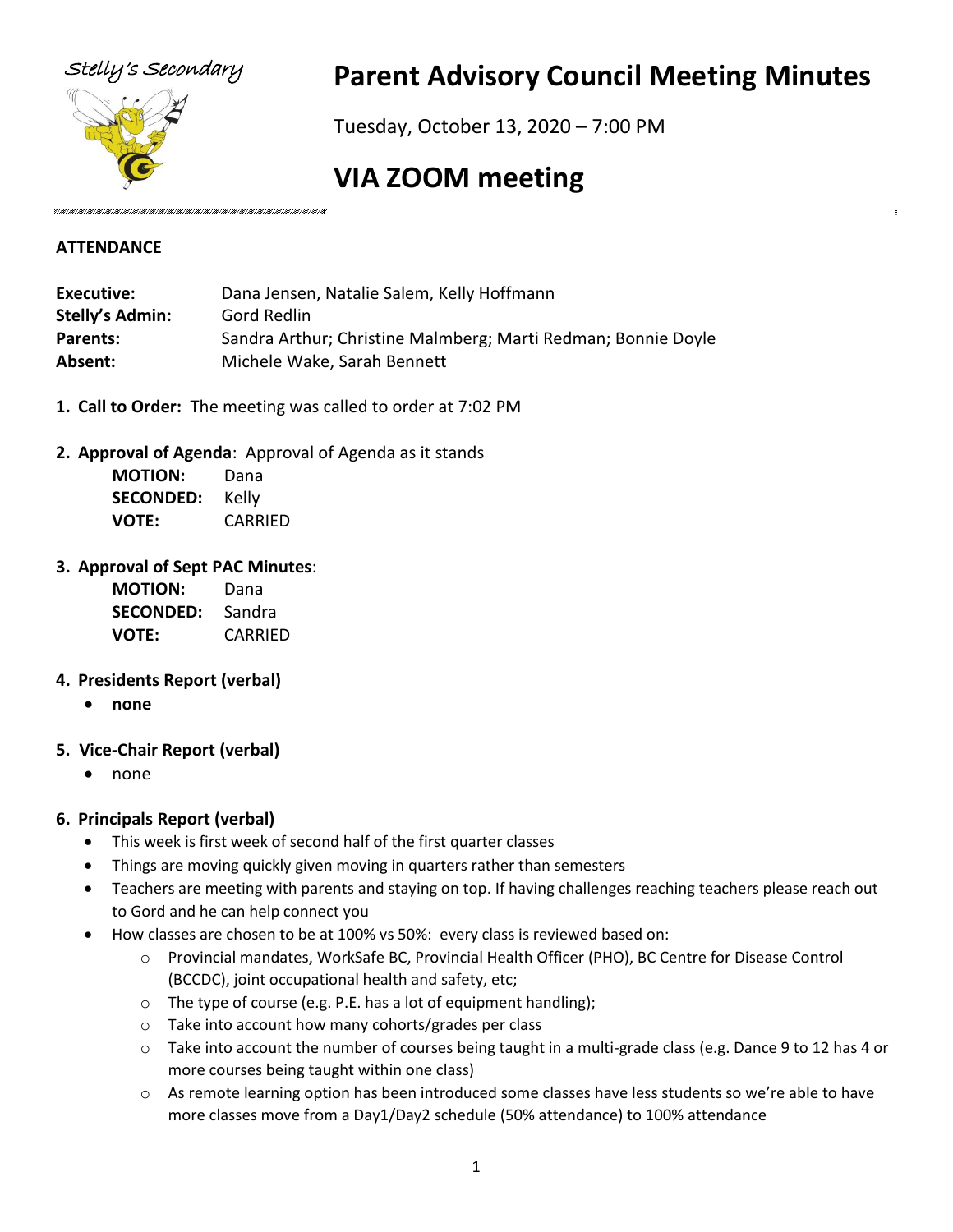- o About 80 students doing remote learning; therefore, about 85% are at 100%, about 15% are 50% for the second half of the Quarter
- School is currently reviewing modeling for cohorts for next quarter
- Christine asked how the effects of the pandemic will influence cohorts for next semester: School is following all guidelines including BCCDC, PHO, WorkSafe BC. If the guidelines change, then the school will adjust.
- Well attended virtual Dry Grad parent meeting (over 50 parents!!). Feedback was very positive, but open to other thoughts/feedback as they are learning how to run parent meetings in virtual settings.
- Parent/teacher interviews done using high- and low-tech options. Parent responses were positive and acknowledged it was more private than everyone being in the gym. If parents have input, please email to Gord.
- Leadership students are going to be delivering personalized messages through 1<sup>st</sup> block teachers in last week of this quarter
- "Teacher in charge" (TIC): the person who would be in charge should the admin all be unavailable (e.g. at offsite meetings, etc). Ms. Dildy, Mr. McDonald, and Ms. Moore will be TICs this year.
- Const. Davies is liaison again this year.
- District wide Secondary Administrators meeting will be occurring later this week regarding grad to start the planning for the district with a focus on equity
- Sports: following the guidelines so very limited still. Decision making is at the provincial level.

## **7. COPACS Report (verbal)**

- Kelly and Bonnie attended the Sept meeting and Bonnie was also at the Oct meeting
- September: Minutes can be viewed here: https://copacs.sd63.bc.ca/course/view.php?id=3&section=2
	- o Tips for parents on new format, etc
	- o Boundary review: looking to change catchment areas for doing surveys, analyzing trends, etc
	- o Smoke: school circulation systems have been upgraded to have hepa filters, so schools are considered safe
	- o Running low on tech to loan out to students
	- o Federal funding for schools starting to be received and currently being allocated
- October:
	- $\circ$  Remote learning: shared important dates and kids keep their spot in school
	- $\circ$  Optimal temperature being looked at to help ensure a healthy environment
	- $\circ$  Policy 1100 will be coming up and looking at topics; BC summit being planned
	- o Election on Saturday to keep community out of school when October 24th
	- o Looking at virtual parent night

## **8. Canadian Parents for French (CPF) Report (provided to PAC after meeting)**

- Had AGM: Tara Keeping is new president for Saanich (child at Deep Cover); Sandra is past president
- Talking to schools about how CPF can assist and what funding would be useful this year given COVID-19
- Stelly's teacher asked for French books based on Indigenous learning that will be used in classes and then go into the libraries
- Unable to host K-12 gift exchange; instead CPF are producing gift of a bookmark and making a souvenir video

## **9. Treasurer's Report**

- Gaming account no update on funding as we have had no communication from the Province
	- o Balance: \$6901.65
- General account -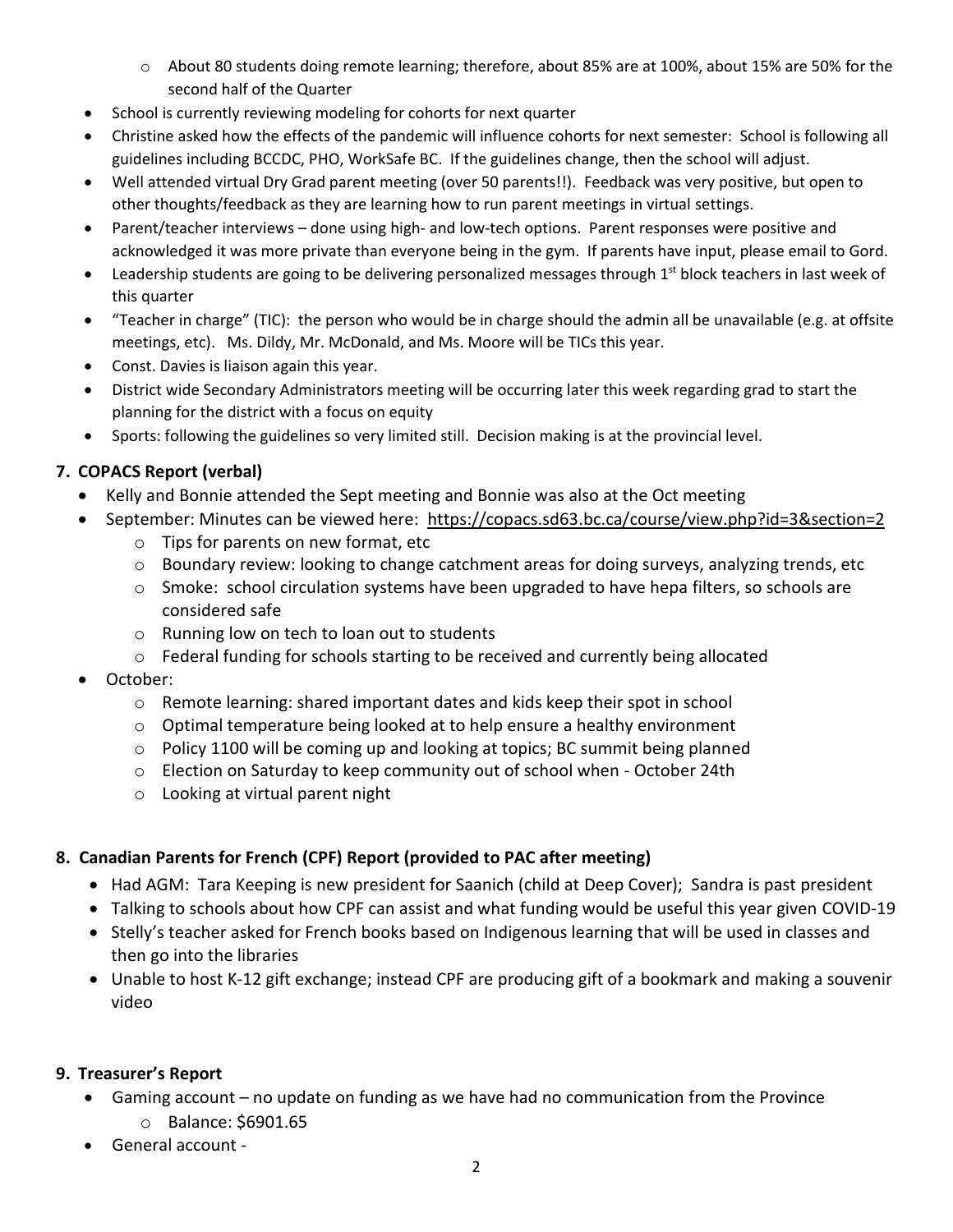- o Balance \$6401.47
- Funding approved last year but not used by end of June 2020 will return to PAC (including \$500 for dance show case, \$1000 poets in classroom, \$741 math contests, \$154.22 book club, \$49.31 athletics, \$1381 community access, \$791 fair booth repairs, etc)
	- o **MOTION**: Dana
	- o **SECONDED**: Christine
	- o **VOTE**: Approved

#### **10. Funding Requests**

- **1. BC School sports**
- \$980
- Gaming **MOTION:** Dana **SECONDED**: Kelly **VOTE**: Carried

#### **2. Equipment replacement/uniforms - TABLED TIL NEXT MONTH**

- \$ 4000 of \$10k
- Gaming **MOTION:** Dana **SECONDED**: Kelly **VOTE**: Carried
- **3. Breakfast Club** \$ 500 Gaming **MOTION**: Marti **SECONDED**: Christine **VOTE**: Carried

Remainder tabled til next month once funding determined.

Kelly will prepare letter that will be distributed to staff explaining that all past committed funds have been "put back" into the PAC accounts. Given our current financial status, and unknown revenue, we are unable to commit previously approved requests and we are asking staff to kindly send in new funding requests.

## **11. Communications Update:**

• Parents asking for parent contact for grad: GRAD parent committee: roles and responsibilities being determined and will be shared with parents asap. Parents who want to be involved can contact Michele Wake at mwake69@gmail.com

#### **12. Old Business**:

• none

## **12. New Business**:

- Natalie Salem: To assist with Secretary position in addition to Communications role
	- o **MOTION**: Dana